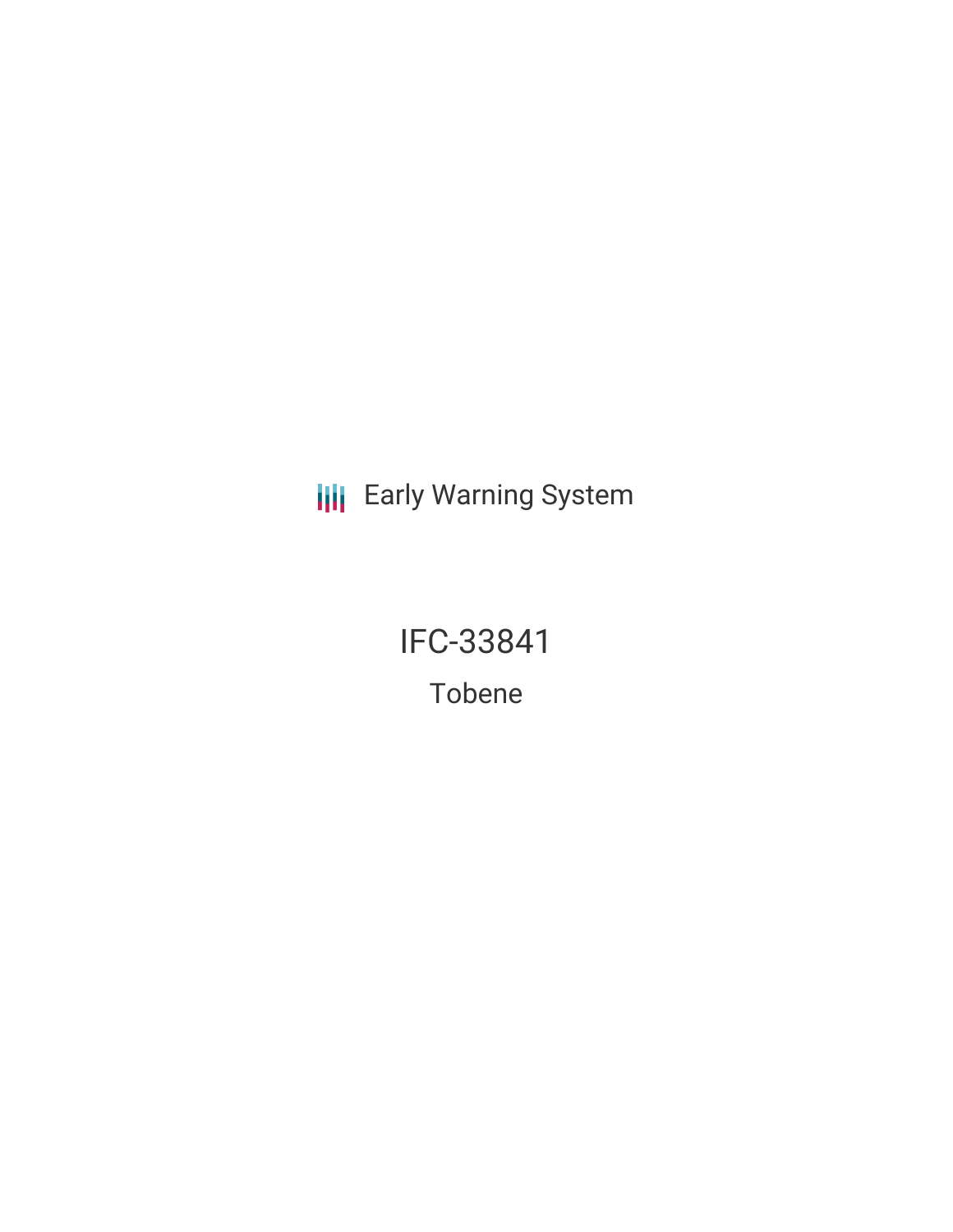

## **Quick Facts**

| <b>Countries</b>                | Senegal                                                                                                     |
|---------------------------------|-------------------------------------------------------------------------------------------------------------|
| <b>Financial Institutions</b>   | International Finance Corporation (IFC)                                                                     |
| <b>Status</b>                   | Active                                                                                                      |
| <b>Bank Risk Rating</b>         | A                                                                                                           |
| <b>Voting Date</b>              | 2012-08-06                                                                                                  |
| <b>Borrower</b>                 | TOBENE POWER SA                                                                                             |
| <b>Sectors</b>                  | Energy                                                                                                      |
| <b>Potential Rights Impacts</b> | Healthy Environment, Housing & Property, Labor & Livelihood, Right to Food, Right to Health, Right to Water |
| Investment Type(s)              | Equity, Loan                                                                                                |
| <b>Investment Amount (USD)</b>  | $$46.23$ million                                                                                            |
| <b>Loan Amount (USD)</b>        | $$41.40$ million                                                                                            |
| <b>Project Cost (USD)</b>       | \$150.00 million                                                                                            |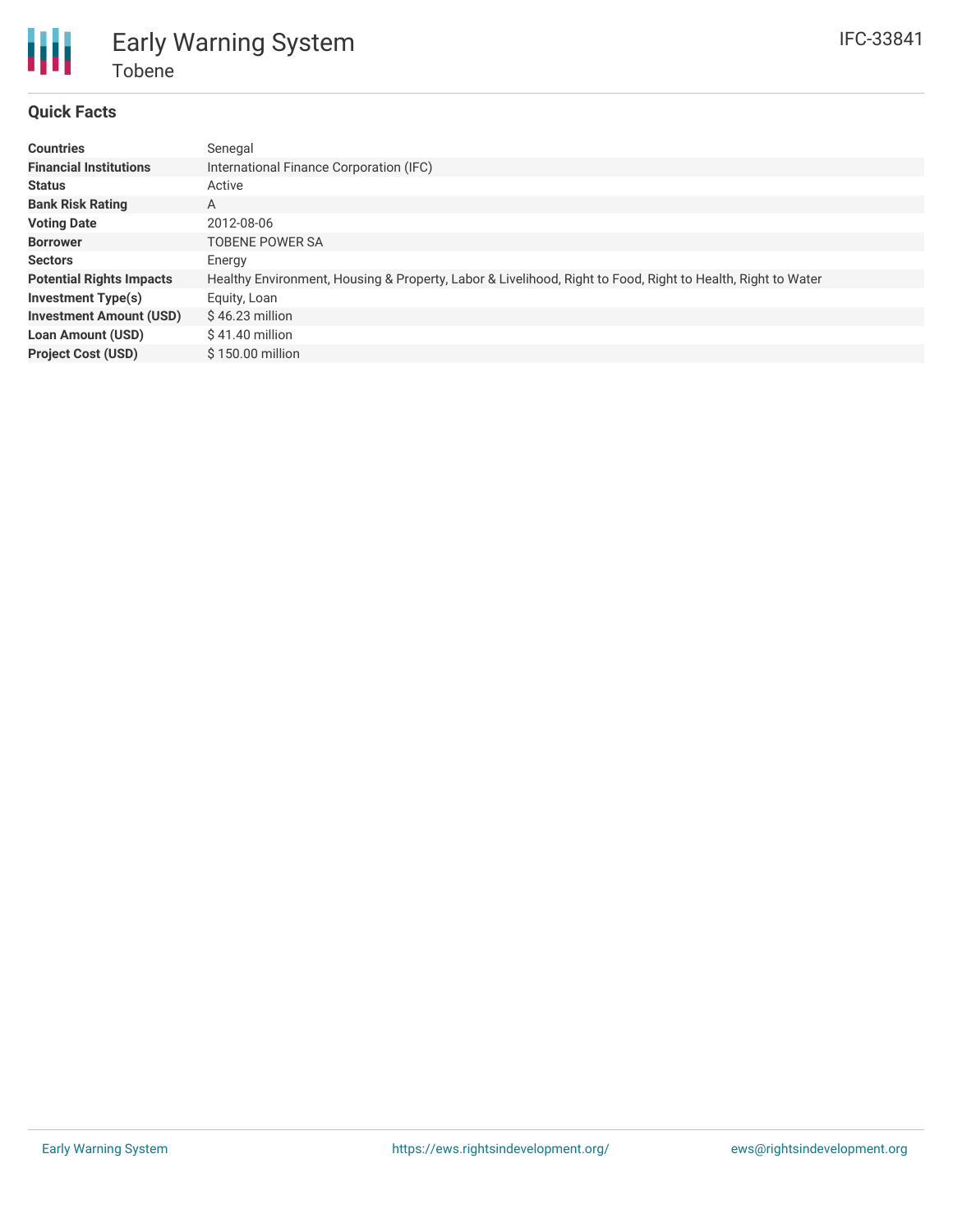

## **Project Description**

The Project under consideration by IFC consists of a "greenfield" (i.e., built from scratch) heavy fuel oil (HFO) thermal power plant and auxiliary installation with an installed capacity of 87.5 MW and a guaranteed capacity of 70 MW at 91% availability. The power plant will use 4.5 hectares of land and will be connected to the existing Tobene 220/90kV substation which is being upgraded and is located less than 100m away from the Project site. The Project is located approximately 90km North-East of Dakar, Senegal within the Rural Community of Taiba Ndiaye, in Regional Department of Tivaouane. The HFO will be supplied via trucks by La Socite Africaine de Raffinage (SAR) with whom terms of agreement are still under negotiation.

MATELEC is developing the Project as an Independent Power Producer (IPP) incorporated under Tobene Power SA, selling power under a 20-year Power Purchase Agreement to the Senegal's state-owned electric utility, SENELEC, which will be the sole purchaser of the electricity generated. Construction of the plant is planned to take place for a period of 16 to 18 months.

The Project is a joint project with the World Bank. Project documentation notes that "IFC is working closely with the WBG to structure a partial risk guarantee to cover the offtaker's [SENELEC] payment obligations risk."

While the Project is not projected to be presented to the Board until October 17, 2013, land acquisition has already occurred, as has "full compensation" of Project-affected people.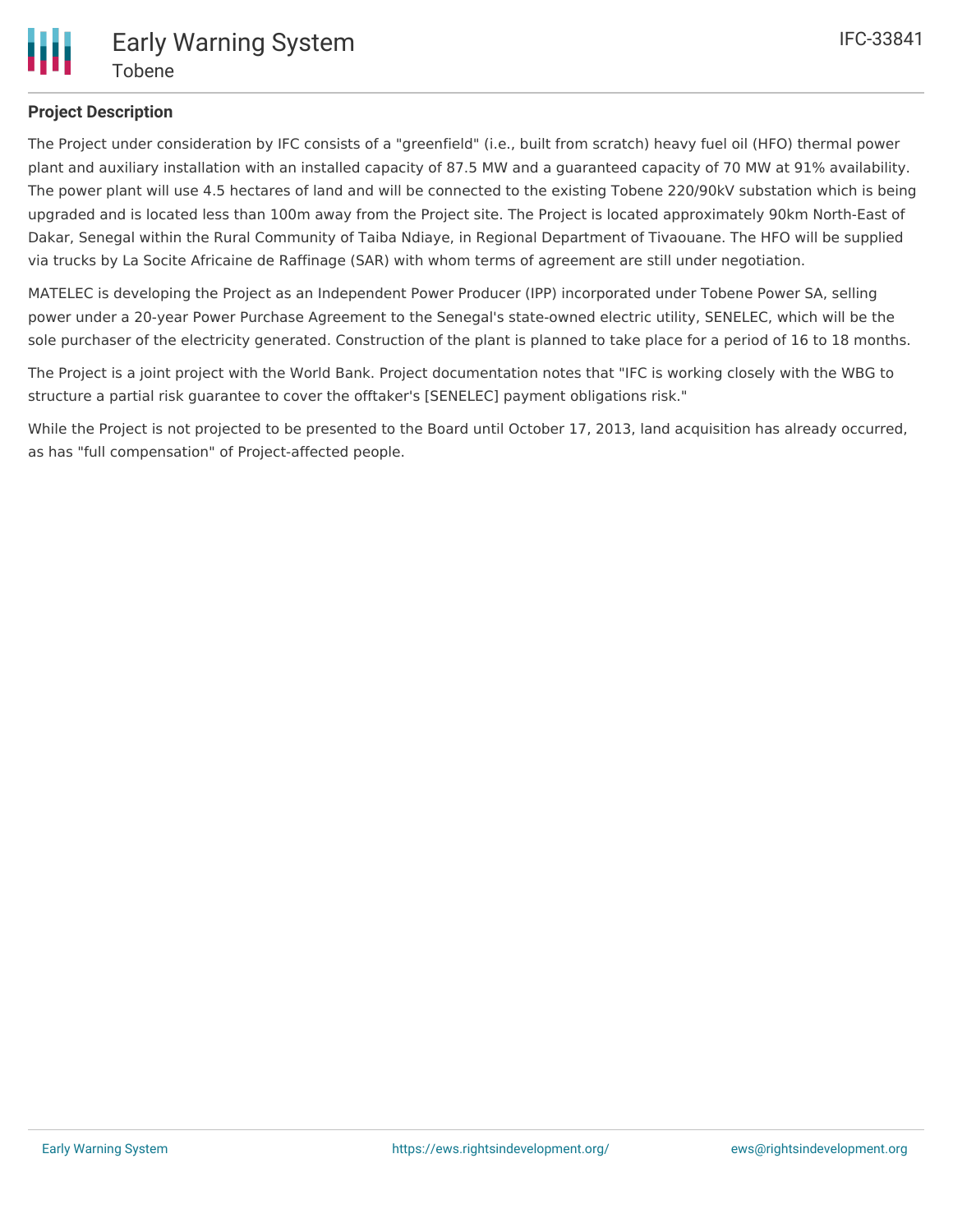## **Early Warning System Project Analysis**

## **RISK CATEGORIZATION: Category A**

According the IFC, \*The Project will have limited environmental and social impacts that can be managed through existing project design, and/ or readily available mitigation measures as defined in the management plans to be applied to the Project. Nonetheless and despite the limited E&S impact, the proposed IFC investment has been categorized as \*A\* to maintain consistency with the World Bank's categorization procedures.\*

## **APPLICABLE SOCIAL AND ENVIRONMENTAL STANDARDS**

- PS 1 Assessment and Management of Environmental and Social Risks and Impacts
- PS 2 Labor and working conditions
- PS 3 Resource Efficiency and Pollution Prevention
- PS 4 Community Health, Safety and Security
- PS 5 Land Acquisition and Involuntary Resettlement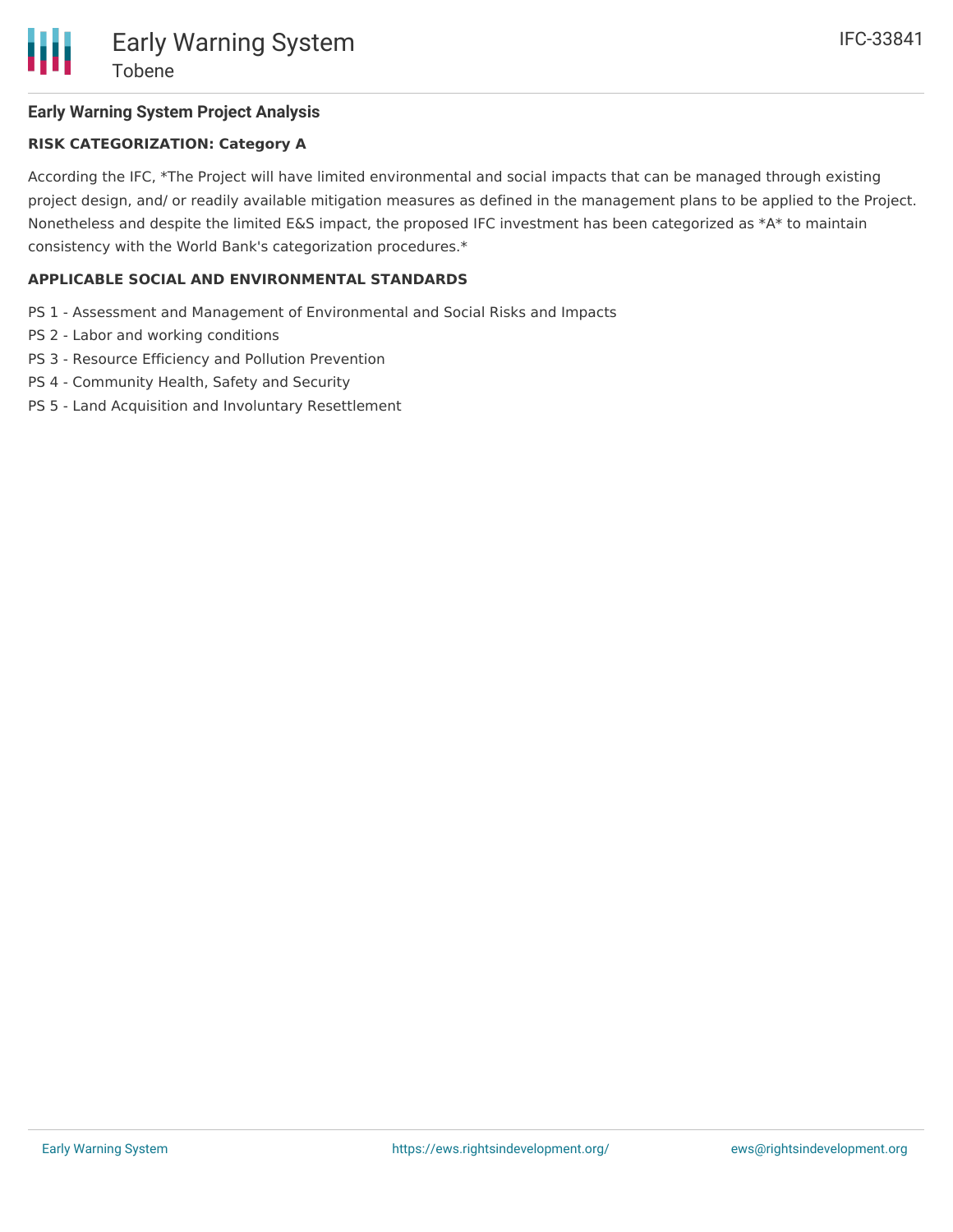## **People Affected By This Project**

## **ENVIRONMENTAL AND HUMAN RIGHTS RISK ASSESSMENT**

#### Right to <sup>a</sup> Healthy Environment

According to the Australian NGO National Toxics Network, "Heavy Oil power plants are renowned for their high levels of air pollution including the release of extremely toxic chemicals called PCDD and PCDF, otherwise known as dioxin and furans. These chemicals are known to deposit in soils for kilometres around the emission source (i.e., the power plants) as well as drifting through the atmosphere for thousands of kilometres to contaminate other countries. The transboundary nature of the pollution impacts from dioxin has led to global restrictions on activities which produce them. In addition to dioxin contamination, heavy oil power plants contribute heavily to atmospheric acidification, heavy metal contamination and a significant risk to marine and coastal environments due to oil contamination of cooling waters discharged as waste. While heavy oil may currently appear to be a "cheap" fuel for energy production, international carbon accounting and trading may soon place a heavy price tag on such dirty fuel."

Malta provides an example of recent experience with HFO electricity generation. In a 2011 article, the Times of Malta stated that "Prior to Malta's entry in the EU, the power stations used fuels with 3.5 per cent sulphur content. This high amount caused distress and protests in the Marsa area, with episodes of schools in the vicinity closing down because of the unbearable smell. The protests stopped when Malta joined the EU and converted to one per cent sulphur oil in accordance with European legislation. With the further tightening of EU limits, the maximum limit of sulphur in imported fuel oil was lowered to 0.5 per cent." The HFO at Tobene will have a 2% sulfur content.

Project documentation notes that the major source of income in the surrounding area comes from agriculture, including fruit trees. The potential consequences of emissions from the Tobene plant on the health of the surrounding environment will be important to the quality and quantity of agricultural yields.

Project documentation notes there will be a "mock drill" undertaken to ensure emergency spill and/or fire responses are adequate. It may be important for community members to ensure that such a drill is carried out, that it demonstrates that such measures are indeed sufficient, and that details of the results of the drill are made publicly available.

The Project documentation also undertakes to carry out two years of seasonal ambient air quality sampling. Community members may wish to request prompt access to the complete results of this testing, as it becomes available.

Finally, Project documentation notes that the Project station is "easily convertible" to gas generation. Community members may wish to inquire whether this is a reasonable possibility in the medium-to-long term, especially in circumstances where negative environmental consequences from HFO electricity generation may occur.

Additionally, the following questions may be relevant:

- Has the company adequately analyzed the potential environmental impact of its proposed operations?
- What means do you have to seek redress if the environmental impact of the proposed operations become a problem for local communities and/or the local ecosystem?
- Where will solid waste, hazardous waste, and other waste products be disposed of and what impact is this likely to have on the local environment?

#### Right to Education

Project documentation notes that there is a school located 600m from the Project site, and that "the ESIA predicted noise exceedance by 4 dB during construction phase" for this school. As construction of the Project is forecast to take 16 to 18 months, the right to education of the students who attend this school may be impacted. Project documentation proposes to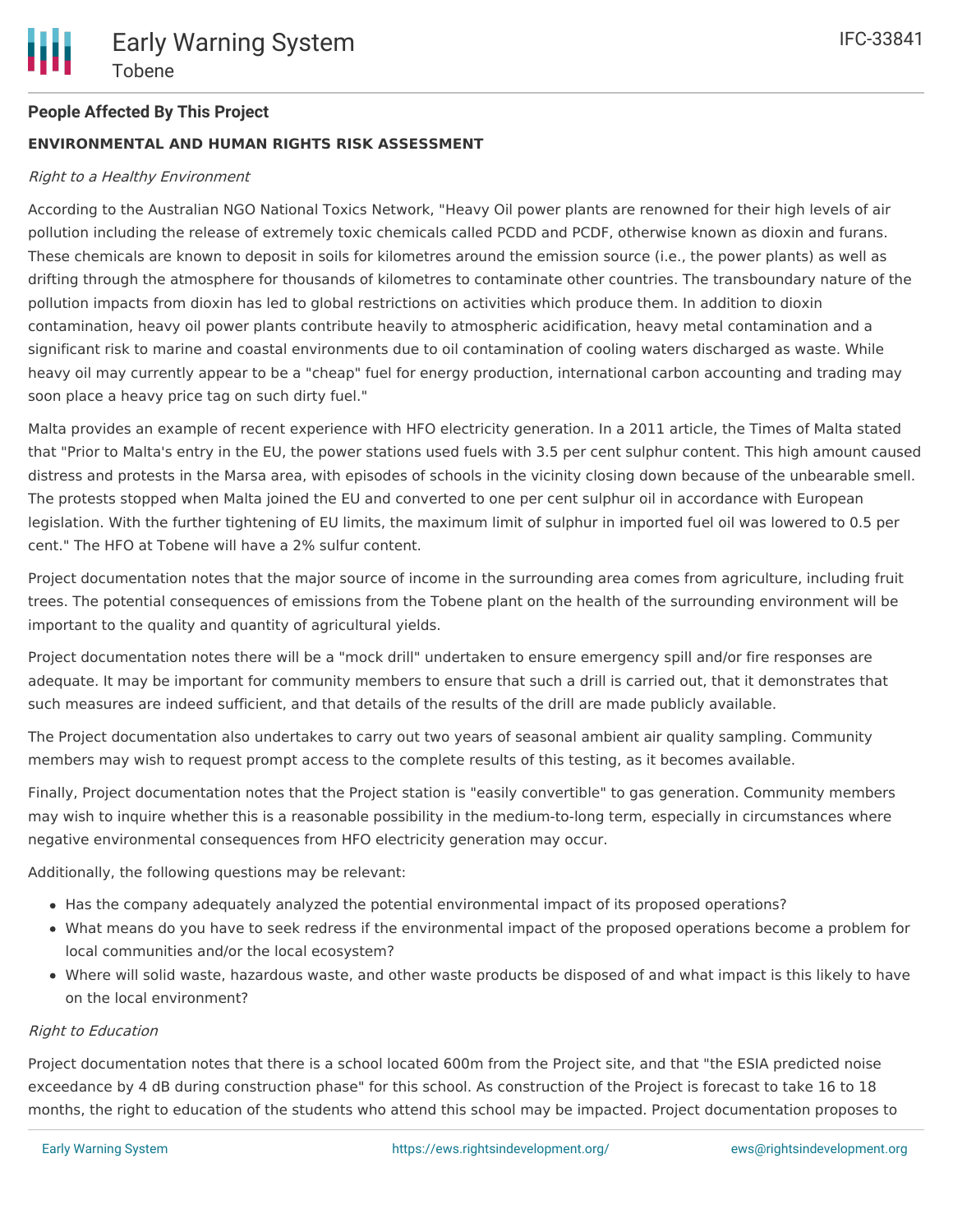## **Investment Description**

Tobene

• International Finance Corporation (IFC)

Early Warning System

The total project cost is estimated at EUR 120.0 Million (c. US\$ 150.0 Million).

Matelec has approached IFC to join efforts for the development, and finance a portion of the debt as lead debt arranger of the Project. The proposed IFC investment is composed of an A loan for IFC;s own account of EUR 27.0 million, and a B Loan/Parallel Loans of EUR 63.0 million. IFC will also be investing EUR 3.0 Million in the form of an equity investment. These terms are explained below:

When the IFC makes an "equity investment" it obtains some percentage ownership in the project's sponsoring company, which means IFC involvement with that company continues after completion of the project.

An "A" loan for IFC/s own account means the IFC provides a direct loan for the project from its own funds, and keeps that debt on its books until the sponsoring company repays in full, again directly to IFC.

For a syndicated "B" loan, IFC seeks participation from commercial banks and other financial institutions. All money still passes through IFC, however, so it remains responsible for the impacts of that financing.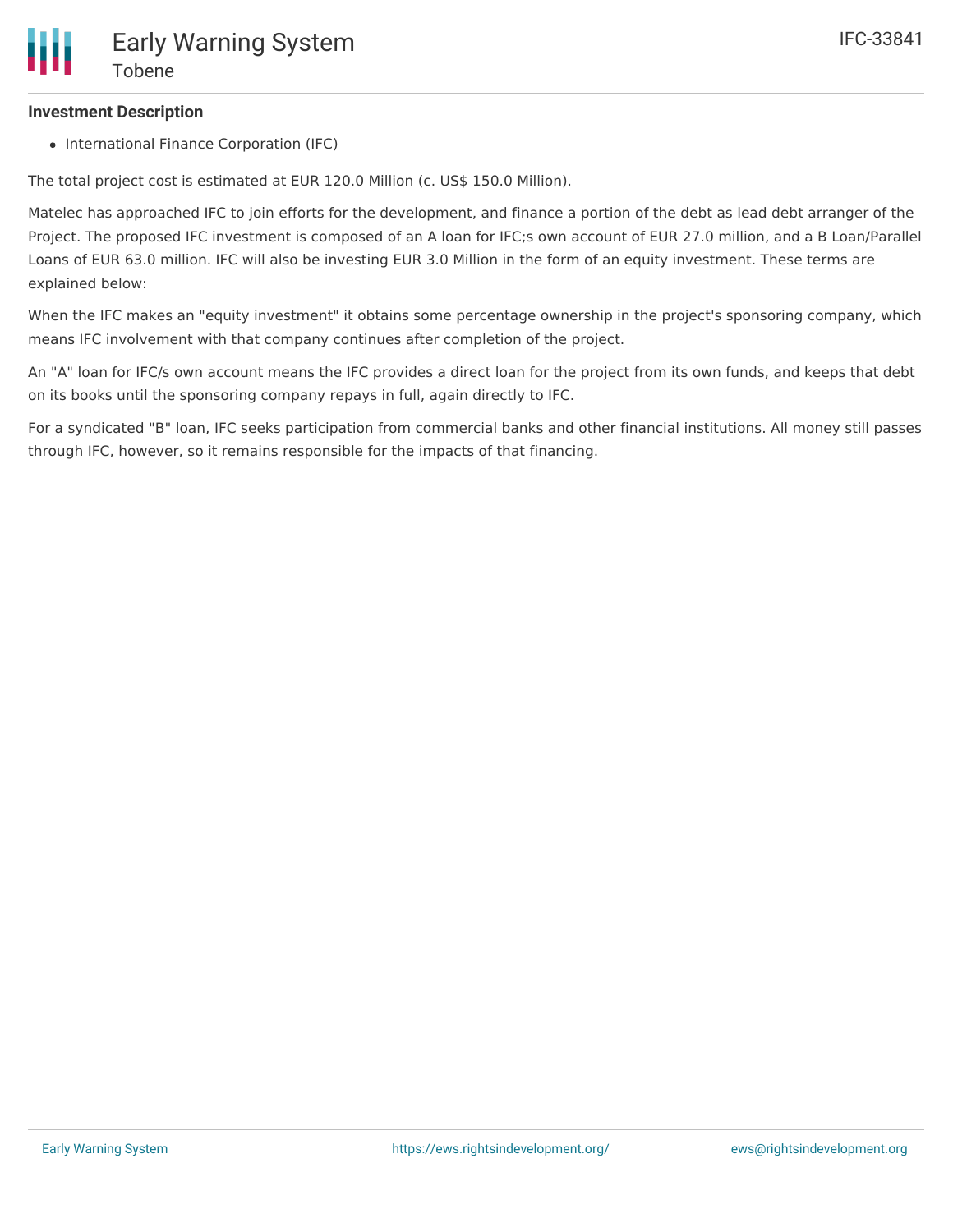and Matelec are privately owned companies.

Matelec is a subsidiary of the Doumet Group, an industrial conglomerate based in Lebanon.

## **PAST IFC FUNDING**

MATELEC also developed the operating Kounoune power plant in Senegal and the Thika power plant in Kenya, which are both IFC-financed projects. IFC's review of the Tobene project included a review of the E&S performance of these two projects. The IFC stated that the "Kounoune Power project has been rated partly unsatisfactory by IFC from an E&S perspective due to the encroachment of the buffer zone which presents a community health and safety risk, however, the enforcement of this buffer zone is beyond Kounoune Power's control. Notwithstanding the above, Kounoune Power's E&S, health and safety performance at the plant is generally satisfactory. Thika Power is in construction and so far no E&S performance issues have been identified."

The Project documentation also notes that "Since 2005 IFC has been actively engaged in the dialogue with various actors of the sector. Its knowledge of Senegal power sector and experience in sub-Saharan IPPs financing will also be critical in (i) fast tracking the development stage and (ii) structuring and negotiating bankable project and finance documentation that would get consent from other lenders."

Independently of this Project, the IDA arm of the World Bank approved, in June 2012, a US\$85 million loan to Senelec in order to "upgrade and modernize electricity transmission and distribution components; create more transparency and accountability within the energy sector; develop a medium and long-term strategy for the energy sector; and upgrade SENELEC billing systems to reduce high collection costs and losses related to fraud." Additional details are available at the link above ("World Bank 2012 Announcement of Loan to Senelec").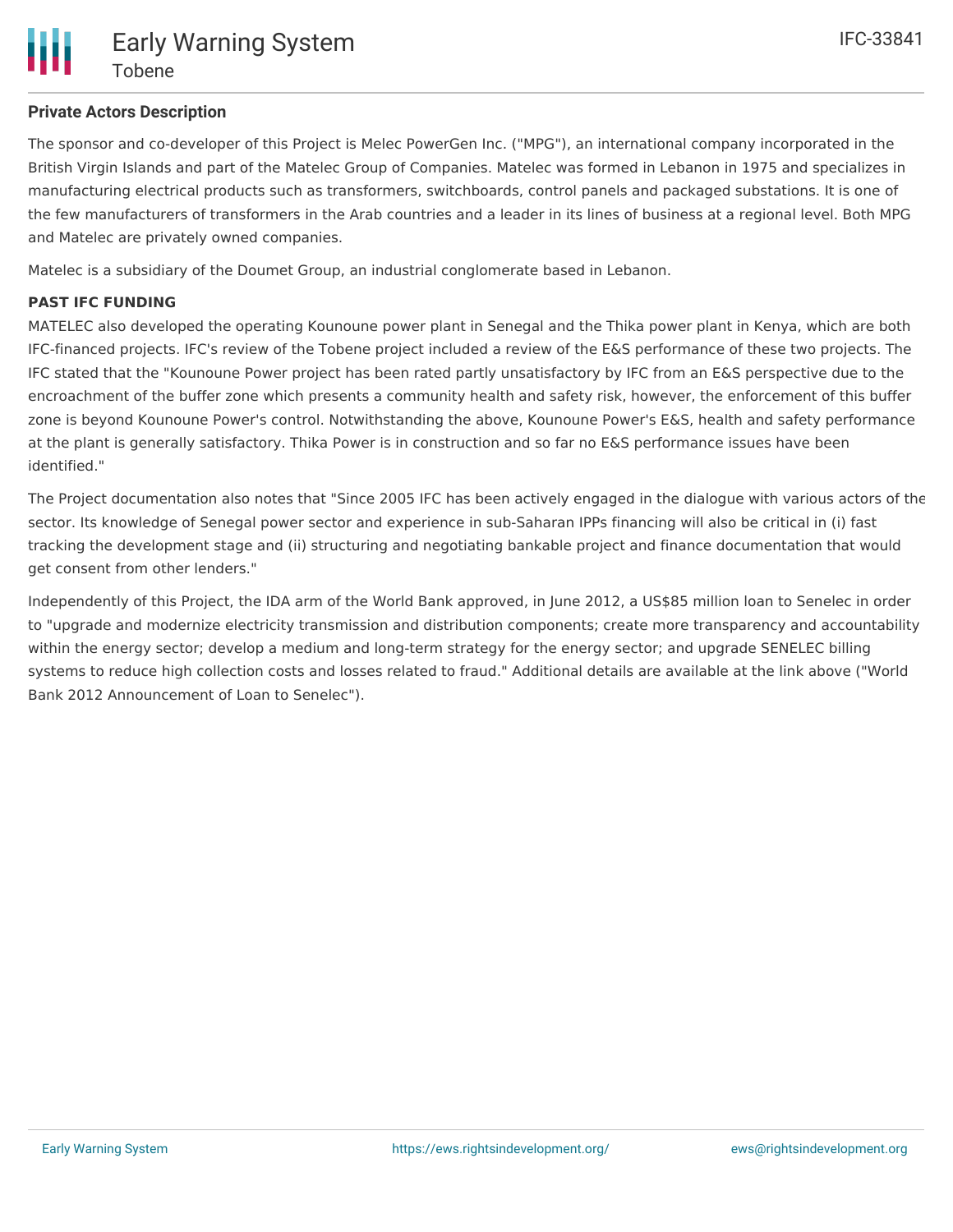

# Early Warning System Tobene

| <b>Private Actor 1</b>   | <b>Private Actor</b><br>Role | <b>Private Actor</b><br>1 Sector | <b>Relation</b>          | <b>Private Actor 2</b> | <b>Private Actor</b><br>2 Role | <b>Private Actor</b><br>2 Sector |
|--------------------------|------------------------------|----------------------------------|--------------------------|------------------------|--------------------------------|----------------------------------|
| $\overline{\phantom{a}}$ | $\sim$                       | -                                | $-$                      | Melec PowerGen Inc.    | Undisclosed                    |                                  |
| $\overline{\phantom{a}}$ | $\overline{\phantom{a}}$     | $\overline{\phantom{0}}$         | $\overline{\phantom{0}}$ | Tobene Power           | Client                         | -                                |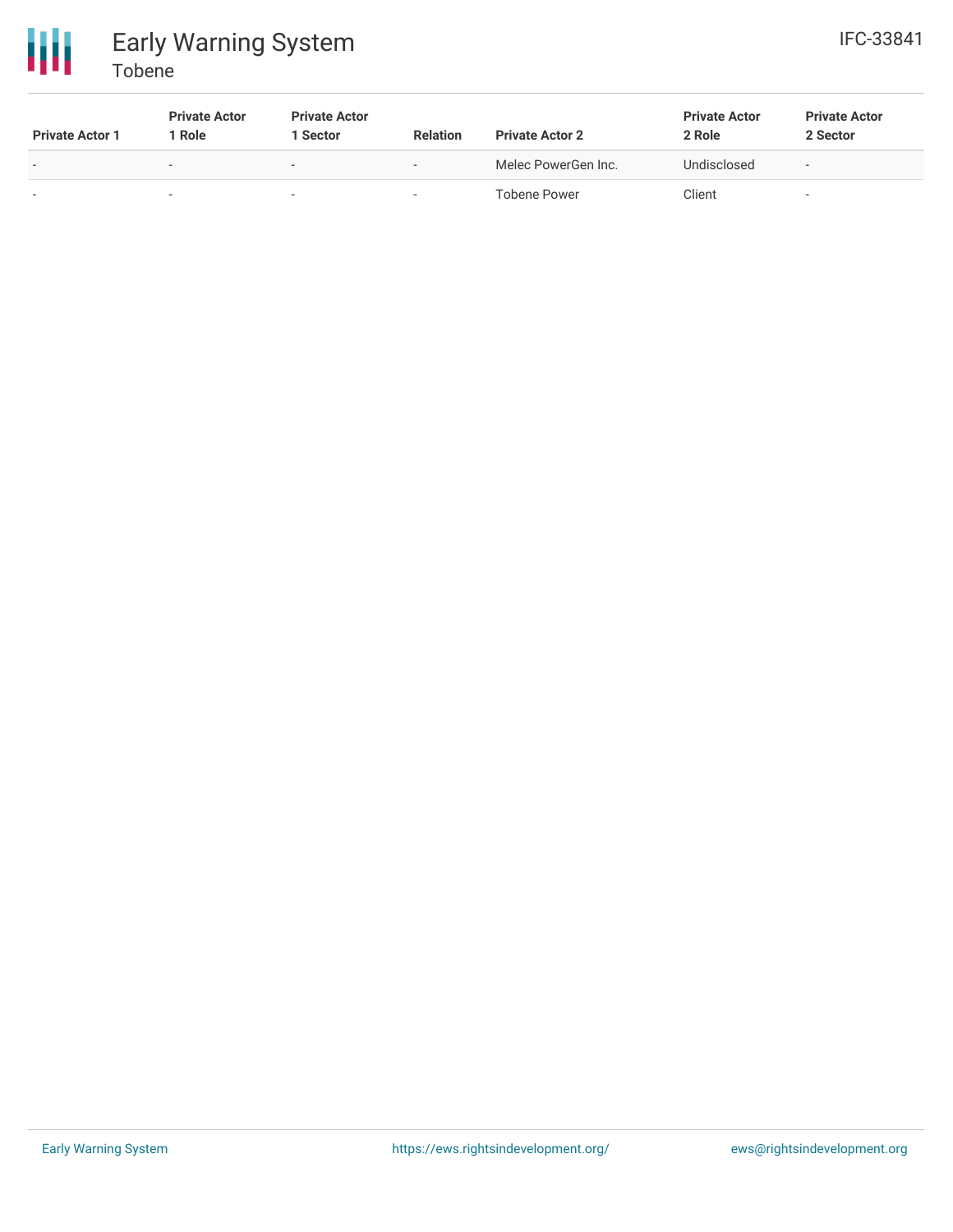

## **Contact Information**

Tobene Power Address: Yoff Virage, Route de l a roport, Villa KP Contact Person: Said JALKH Email: sjalkh@tobenepower.com

## **CONSULTATION PROCESS**

According to the IFC, "As part of the ESIA, a comprehensive stakeholder engagement was undertaken to meet the requirement of PS1 and included individual as well as group interviews to obtain views on the Project from the local communities, the local, regional, and national authorities; more specifically Rural Community of Taba Ndiaye; village chiefs and notable of Mbayenne, Keur-Mall, and Minam Diop; women and young girls; regional and national technical services departments, etc. These consultations took place in August and September 2012 as part of the ESIA process."

IFC states that "No objections to the Project have been raised during the ESIA stakeholder engagement process. However, further comments from these stakeholders could be forthcoming following the public consultation that will take place shortly and will be included in the final approved version of the ESIA."

A community grievance mechanism will be put in place to allow community to lodge their grievances. Tobene Power will maintain a register of complaints during construction and operation phases including actions taken to address such complaints.

## **ACCOUNTABILITY MECHANISM OF IFC**

The Compliance Advisor Ombudsman (CAO) is the independent complaint mechanism and fact-finding body for people who believe they are likely to be, or have been, adversely affected by an IFC or MIGA- financed project. If you submit a complaint to the CAO, they may assist you in resolving a dispute with the company and/or investigate to assess whether the IFC is following its own policies and procedures for preventing harm to people or the environment. If you want to submit a complaint electronically, you can email the CAO at CAO@worldbankgroup.org. You can learn more about the CAO and how to file a complaint at http://www.cao-ombudsman.org/